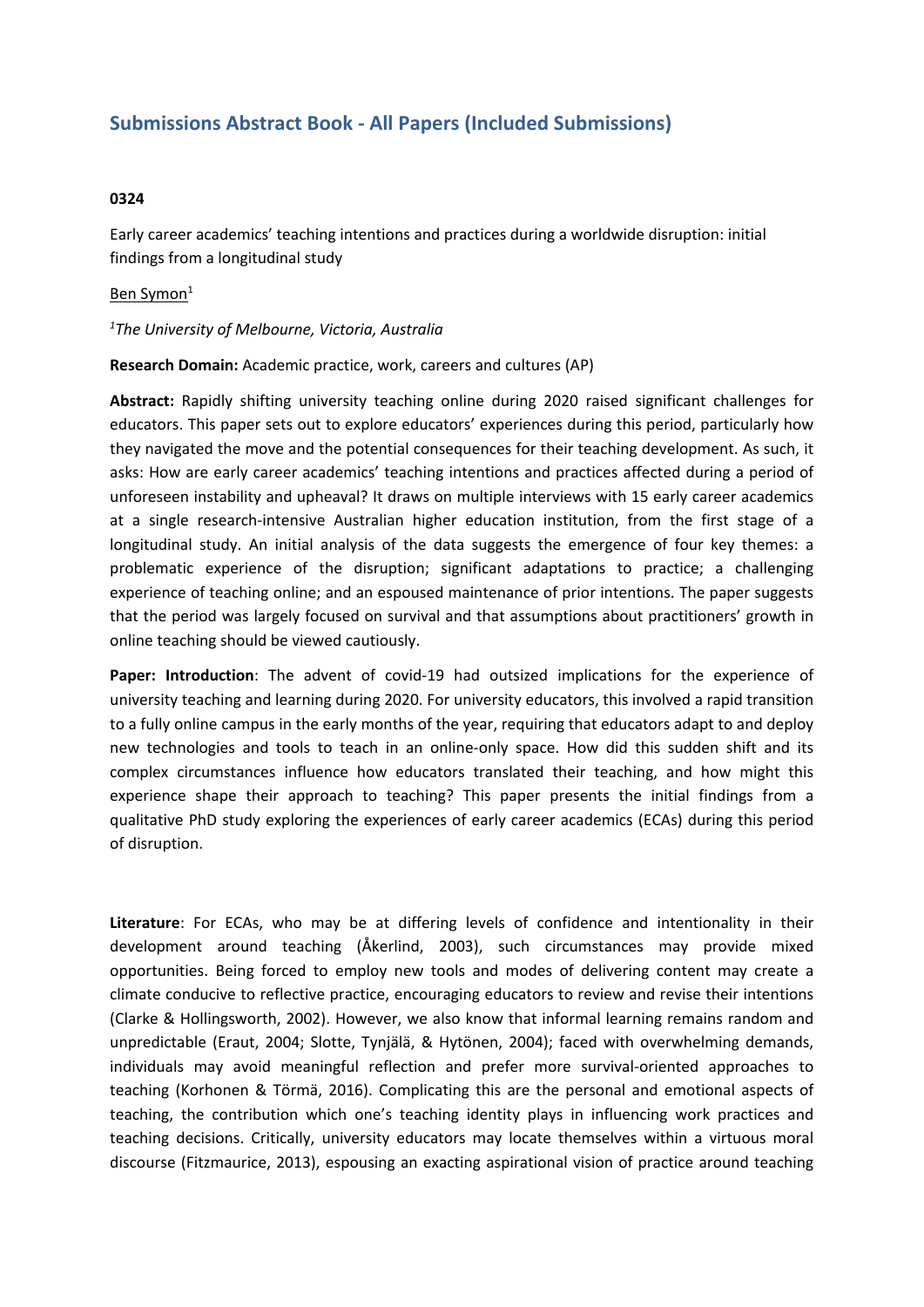work built around intense obligations to the profession and one's students (Archer, 2008; Calvert, Lewis, & Spindler, 2011). Such narratives, where adopted, have the potential to frame teaching through <sup>a</sup> prism of sacrificial commitment and self-subjugation that can be detrimental to an individual's wellbeing.

These forces, taken together, are of particular interest given the spectre of covid-19, where many teaching staff were asked to make significant adjustments to practice in little time. Meanwhile, their perception of their personal agency set against perceived structural constraints or norms may shape the adaptive choices they make. This raises the question: How are ECAs' teaching intentions and practices affected during <sup>a</sup> period of unforeseen instability and upheaval?

**Methods**: This question was explored through <sup>a</sup> qualitative study involving multiple semi-structured interviews with 15 early career teaching academics at <sup>a</sup> research-intensive Australian university during July-August 2020 and September-October 2020. A thematic analysis of the data was conducted using adaptive theory (Layder, 1998), which revealed four emergent themes: <sup>a</sup> problematic experience of the disruption; significant adaptations to practice; <sup>a</sup> challenging experience of teaching online; and an espoused maintenance of prior intentions.

**Findings**: The majority of participants were largely influenced by their pre-covid teaching intentions, seeking to maintain or replicate aspects of on-campus teaching, often driven by <sup>a</sup> desire to preserve <sup>a</sup> particular type of experience for students. However, there were elements of continued adaptation of practice, with several adjusting teaching significantly in response to student feedback or assessment. This included providing additional support sessions, adjusting time spent on topics, and providing more opportunities for student-student interaction. Educators often held mixed or negative views about the experience of teaching online, emerging partly from the shifting boundaries and loss of the interpersonal connection with students. Here, frustrations around student disengagement were pronounced, including the discomfort of being unable to monitor students and gauge their responses:

Most of the students now put their screens on black, which I understand… but without having that feedback it is really hard to talk into <sup>a</sup> black box for three hours at <sup>a</sup> time. (*Participant 13, Applied sciences*)

The findings suggest that participants' experiences may have surfaced pre-existing challenges around engagement, though few believed they had time, space or agency to meaningfully reflect or act on these issues. While most expressed growing comfort in using online tools, none believed that their underlying teaching goals or intentions had shifted.

**Conclusion**: This paper suggests that ECAs' experience may have been detrimental to their own teaching development in the online space. Even though the adaptation process was intended as <sup>a</sup> temporary workaround, many educators came to rely on their in-person expectations as <sup>a</sup> marker of the ideals and limits of what online teaching should resemble. Should these stopgap measures continue, there may be <sup>a</sup> disconnect between the ECAs intentions for online teaching and what universities believe they can do. This potential dissonance is important for universities seeking to continue and even expand the use of online teaching, especially in equating ECAs' survival teaching during 2020 with online teaching expertise.